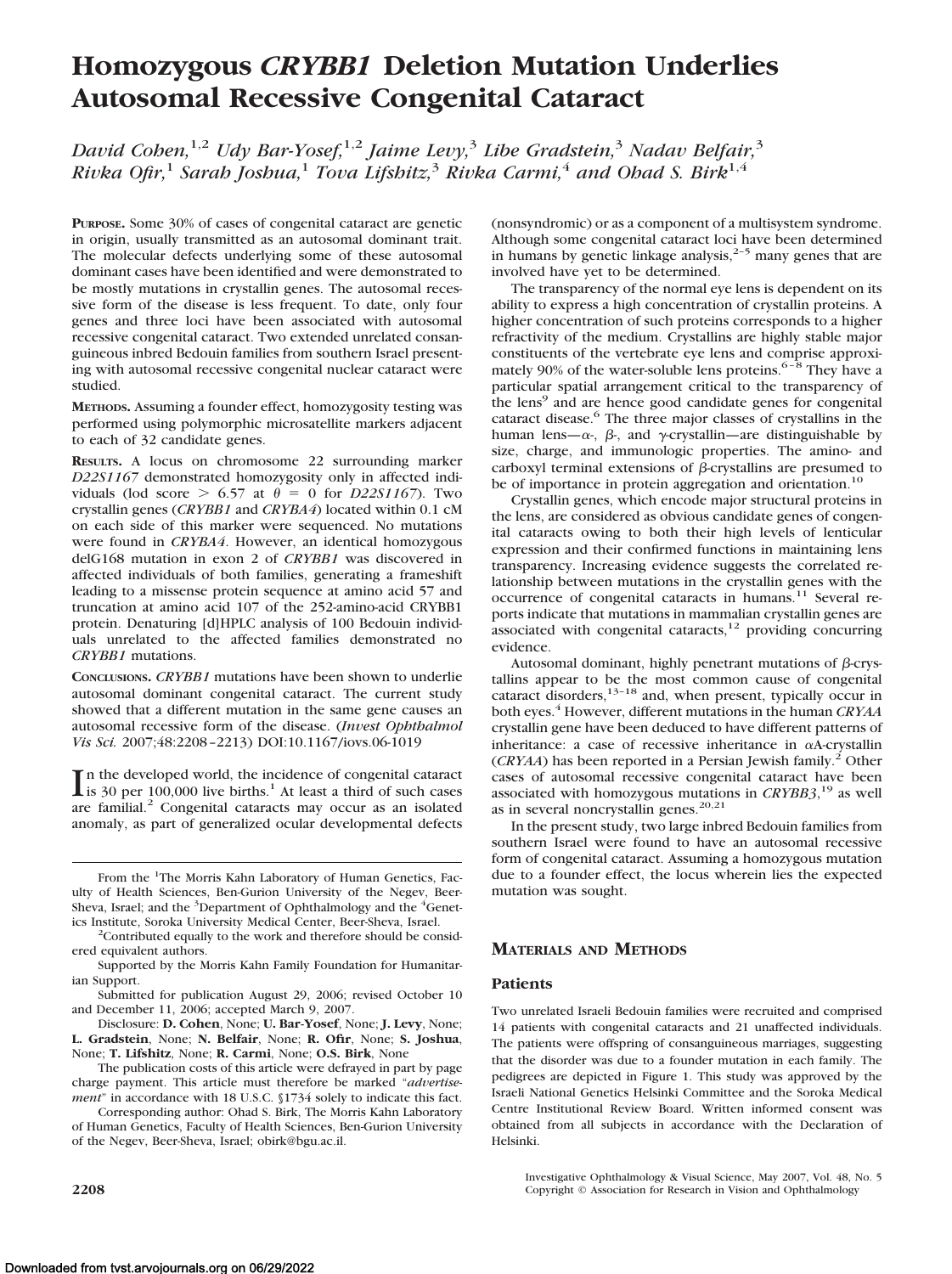

**FIGURE 1.** Pedigree of two large Israeli-Bedouin kindred with nuclear congenital cataract. Haplotype surrounding the *CRYBB1* gene is shown and the homozygosity region is boxed. Polymorphic marker *D22S1167* is immediately adjacent to *CRYBB1* and is surrounded by *D22S419* (~4 cM upstream) and  $D22S1144$  ( $\sim$ 5 cM downstream). (A) Family 1, (B) family 2.

## **Clinical Details**

The phenotype was determined via ophthalmic examination, which included the best corrected visual acuity (Snellen's), slit lamp biomicroscopy, and fundus examination. All affected individuals had bilateral confluent nuclear opacification.<sup>22</sup> All except two children underwent bilateral nonsimultaneous lens washout and posterior chamber intraocular lens implantation. Age at the procedure ranged between 19 and 51 months (average 31 months; median 29 months). In two children, the nuclear opacities were mild and surgery was deferred.

# **Linkage and Haplotype Analysis**

Genomic DNA was extracted from whole blood (FlexiGene DNA AGF3000 Kit; Qiagen, Valencia, CA) per the kit instructions. Polymorphic microsatellites flanking 32 candidate genes (Table 1) that have been shown to be involved in lens or cataract development were selected by using the UCSC Human Genome Browser (University of California, Santa Cruz, CA) with Primer3 (http://fokker.wi.mit.edu/ primer3/ developed by Steve Rozen and Helen Skaletsky, Whitehead Institute and Howard Hughes Medical Institute, Massachusetts Institute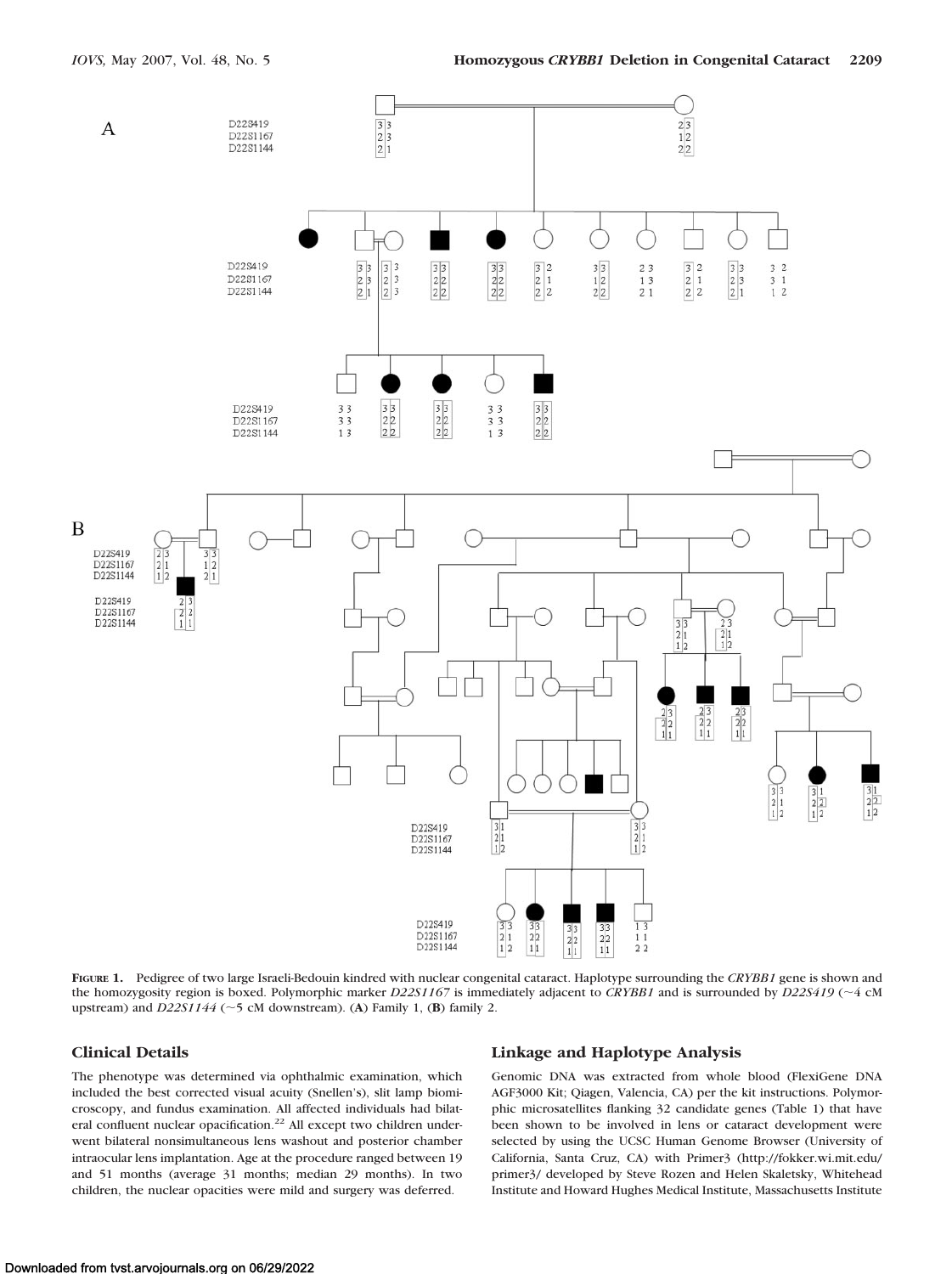|  |  |  |  | TABLE 1. Thirty-two Candidate Genes Tested for Linkage to Inherited Congenital Cataract Disorder in Pedigrees 1 and 2 |  |  |  |
|--|--|--|--|-----------------------------------------------------------------------------------------------------------------------|--|--|--|
|--|--|--|--|-----------------------------------------------------------------------------------------------------------------------|--|--|--|

| <b>Gene Symbol</b> | GSTA4                | ENO1          | CTPP3                | <b>CRYBA2</b>       | <b>CRYAB</b>  | HSF4         | CZP3          | CTAA2         |
|--------------------|----------------------|---------------|----------------------|---------------------|---------------|--------------|---------------|---------------|
| Marker             | D6S1623              | D1S243        | D20S874              | D2S2359             | D11S89S       | D16S421      | D13S1267      | D17S938       |
| Marker             | D6S1956              | D1S2404       | D20S917              | D <sub>2</sub> S433 | D11S4192      | D16S3086     | D13S175       | D17S926       |
| Gene Symbol        | GCNT <sub>2</sub>    | CCA1          | <b>MIP</b>           | $C\!AR$             | LIM2          | <b>BFSP2</b> | <b>CRYBA1</b> | <b>CCSSO</b>  |
| Marker             | D6S470               | D17S802       | D12S1644             | D9S2153             | D19S206       | D3S1290      | D17S1873      | D15S1036      |
| Marker             | D6S1034              | D17S2195      | D12S1632             | D9S257              | D19S246       | D3S1587      | D17S841       | D15S117       |
| Gene Symbol        | <b>CRYL1</b>         | <b>CRYZL1</b> | GIA8                 | <b>CRYGS</b>        | <b>CRYGB</b>  | <b>CRYGC</b> | <b>CRYGD</b>  | <b>CRYBB2</b> |
| Marker             | D13S175              | D21S1254      | D1S442               | D3S1262             | D2S2208       | D2S2208      | D2S2208       | D22S419       |
| Marker             | D13S250              |               | D1S2612              | D3S3570             | D2S154        | D2S154       | D2S154        | D22S1028      |
| Gene Symbol        | <b>MAF</b>           | <b>CRYGA</b>  | <b>CRYBB1</b>        | <b>CRYAA</b>        | <b>CRYBA4</b> | <b>CCZS</b>  | <b>FTL</b>    | <b>CRYM</b>   |
| Marker             | D16S3040             | D2S2208       | D22S419              | D21S1890            | D22S1167      | D17S1872     | D19S879       | D16S3045      |
| Marker<br>Marker   | D <sub>16</sub> S750 | D2S154        | D22S1167<br>D22S1144 | D21S1885            | D22S310       | D17S1157     | D19S596       | D16S3046      |

Flanking polymorphic markers for each gene were selected by using the UCSC Human Genome Browser and were tested for homozygosity.

of Technology, Cambridge, MA) used to design primers for PCR amplification. PCR amplification of flanking markers for each of these genes (primer sequences available on request) was performed according to standard procedures. All PCR reactions were as follows: denaturation at 95° for 1 minute, followed by 35 cycles of 95° for 30 seconds, 55° for 30 seconds, and 72° for 30 seconds, and a final extension at 72° for 7 minutes.

Products were separated by electrophoresis on a 6% polyacrylamide gel and visualized thereafter by silver staining.<sup>23</sup> Haplotypes were constructed manually and analyzed. Primers used for PCR amplification of polymorphic markers adjacent to the *CRYBB1* gene were: D22S1167 (forward: 5'ACATGGCAAAACCCAGTCTC3', reverse: 5'-GGGGCTTCAACAACATTCTTAAC-3');  $D22S419$  (forward: 5'-GGCT-CAGGGACTCTGGA-3', reverse: 5'-GGCCAATCGGTAGGTCA-3'); and *D22S1144* (forward: 5'-GCTGAAATTGCCAAAGTTTA-3', reverse: 5'-GAGCCTCTGGTCCTCTGT-3'). All PCR reactions were performed using PCR master mix (ABgene, Epsom, UK). Linkage was demonstrated by using Superlink,<sup>24</sup> assuming autosomal recessive heredity of the phenotype.

## **PCR Amplification of Genomic DNA for Sequencing**

Primers designed to amplify exon 2 of the *CRYBB1* gene (GenBank accession number: gi: 21536279; http://www.ncbi.nlm.nih.gov/Genbank; provided in the public domain by the National Center for Biotechnology Information, Bethesda, MD): forward: 5'-acaggatgtggggctatgag- $3'$  and reverse:  $5'$ -gtgcggaggagtaagaggtg- $3'$ . The reaction was performed with PCR master mix (ABgene), and conditions were as follows: denaturation at 95° for 1 minute, followed by 35 cycles at 95° for 30 seconds, 58° for 30 seconds, and 72° for 30 seconds, and a final extension at 72° for 7 minutes.

## **DNA Sequencing**

PCR products were gel purified (Qiagen), according to the manufacturer's instructions, and sequenced in both forward and reverse directions with the primers used in the respective PCR amplifications. Sequencing was performed with dye-termination chemistry (Prism BigDye terminator cycle sequencing kit; Applied Biosystems, Inc. [ABI], Foster City, CA, and PRISM 377 DNA sequencer; ABI). A second DNA sample from each patient was tested to confirm mutations identified during the first round of sequencing, with two different PCR products being sequenced for each.

## **Mutation Analysis**

The *CRYBB1* gene which showed linkage to congenital cataracts was sequenced using primers designed by using the National Center for

Biotechnology Information (NCBI) database and Primer3 software. PCR products were separated by electrophoresis on agarose gels and kit purified (Qiagen). Products were bidirectionally sequenced (Prism 377 DNA Sequencer; ABI) and analyzed by using Chromas software (Technelysium Pty Ltd., Tewantin QLD, Australia).

Comparison to published DNA sequences was thereafter performed. Further analysis of the deletion in exon 2 of the *CRYBB1* gene was performed with denaturing high-performance liquid chromatography (dHPLC), on PCR-amplified genomic DNA samples (WAVE system; Transgenomic, Elancourt, France), according to the manufacturer's protocol. Elution of PCR products from the column was effected by using an acetonitrile gradient in 0.1 M triethylamine acetate buffer (pH 7), at a constant flow rate of 0.9 mL $\cdot$  min<sup>-1</sup>. The melting profile of the PCR product determined the temperature at which heteroduplex detection occurred and was calculated with the system software (Wave-Maker software; Transgenomic). The DNA fragments were analyzed with a total run time of 7.8 minutes per sample. The linear acetonitrile gradient was adjusted to ensure that the relevant fragments were eluted between 4.5 and 5.5 minutes.



**FIGURE 2.** Linkage analysis at the *CRYBB1* locus. Individuals 1 to 7 belong to family 2, and individuals 8 to 11 belong to family 1 (Fig. 1). All patients (3, 4, 6, and 11 are shown) in both families exhibited a homozygous genotype for the polymorphic marker *D22S1167*. Their parents (individuals 1, 2, 8, and 9) were heterozygous carriers.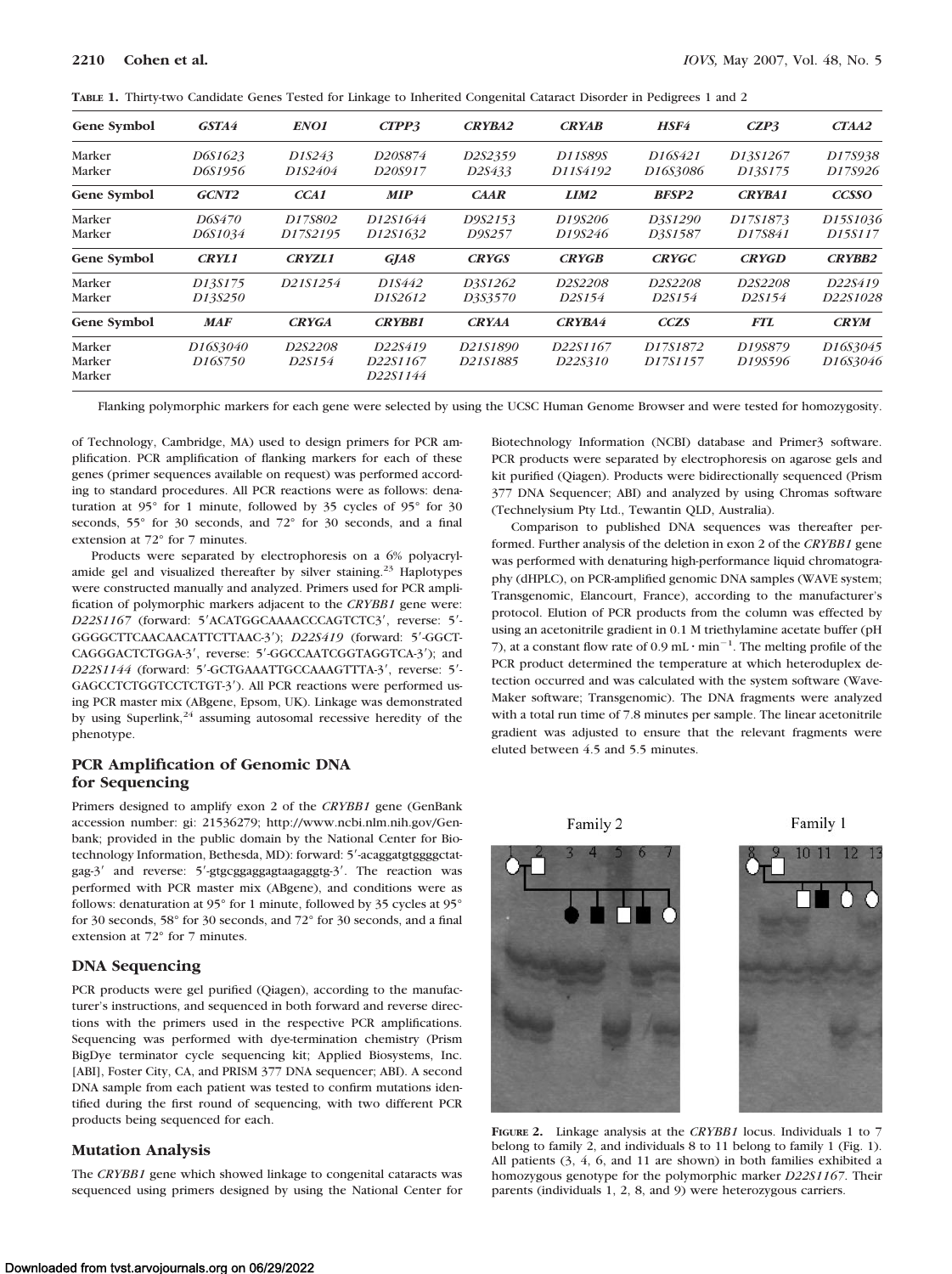





Healthy heterozygous carrier

GGGAACTA

**FIGURE 3.** (**A**) Sequencing of *CRYBB1* (GenBank accession number gi: 21536279) in nonaffected, carrier, and affected individuals. (**Ai**) Healthy individual, (**Aii**) affected individual, and (**Aiii**) carrier. (**B**) dHPLC depicting (**Bi**) an unaffected individual, (**Bii**) a heterozygous carrier of the mutation, and (**Biii**) a patient with congenital cataracts.

# **RESULTS**

 $\mathbf C$  $T$ 

Two large Israeli Bedouin extended families from the Negev desert, presenting with autosomal recessive congenital bilateral nuclear cataracts, were studied. Figure 1 depicts the two pedigrees. At the time of study, 14 patients existed, and linkage to 32 candidate genes was sought (Table 1). Twenty-one unaffected family members were also tested to generate haplotypes with two polymorphic markers flanking each gene. Linkage was ruled out for all loci tested, except for the *CRYBB1* locus (results not shown). Studies using polymorphic markers at the *CRYBB1* locus, shown in Figures 1 and 2, demonstrated that all patients in family 1 (Fig. 1A) were homozygous for a haplotype of three microsatellite markers flanking *CRYBB1* and that all their nonaffected parents were heterozygous carriers of that haplotype. In family 2 (Fig. 1B), there were several crossover events at that locus in the various branches of this larger kindred, with several individuals marrying more distant relatives. Yet, in affected individuals of kindred 2, there was consistent homozygosity for the same allele of *D22S1167* (that is

immediately adjacent to *CRYBB1*), as in affected individuals of kindred 1 (Fig. 1A). A significant lod score of 6.57 at  $\theta = 0$  was obtained for *D22S1167*, a polymorphic marker residing within 0.1 cM of two  $\beta$ -crystallin genes, *CRYBB1* and *CRYBA4*, known to encode proteins expressed in lens tissue. No mutations were found in *CRYBA4*. However, as shown in Figure 3A, an identical homozygous delG168 mutation in exon 2 of *CRYBB1* was demonstrated in affected individuals of both families, generating a frameshift (and missense protein sequence) as of amino acid 57 and a stop codon causing truncation after amino acid 107. dHPLC studies (Fig. 3B) showed that all affected individuals of both families were homozygous for the mutation, all parents of affected individuals were heterozygous for the mutation, whereas none of 100 unrelated Bedouin individuals from southern Israel carried the mutation.

## **DISCUSSION**

Congenital cataracts frequently cause blindness in children. In this work, an autosomal recessive form of congenital cataracts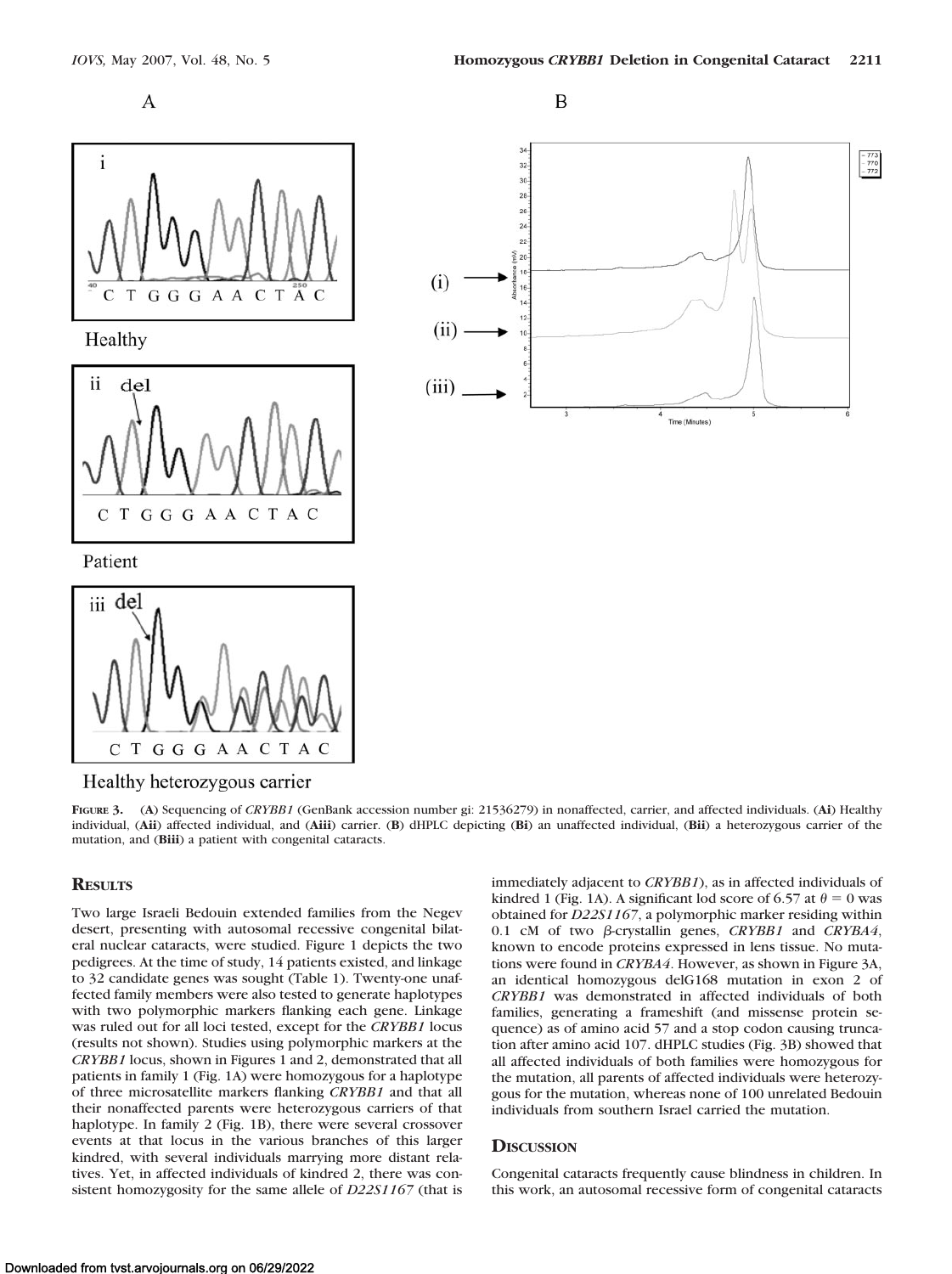was found in two unrelated inbred Bedouin families. Linkage analysis studies of candidate genes led to the identification of a founder mutation in the *CRYBB1* gene encoding  $\beta$ -crystallin, a protein required for maintaining lens transparency. This protein is expressed prenatally in the lens tissue. To date, autosomal recessive cataracts have been associated with mutations in five genes (*CRYAA*, *CRYBB3*, *HSF4*, and *GCNT2* for congenital cataract and  $LIM2$  for presenile cataract),<sup>2,19-21,25</sup> as well as with three additional loci:  $3p22$ ,<sup>26</sup> 9q13,<sup>21</sup> and 19q13.<sup>27</sup> It should be noted that  $\beta$ B2-crystallin dominant mutations were shown to be associated with congenital cataracts, yet for at least for one of these mutations, the phenotype in a homozygous mutant individual was significantly more severe than in heterozygotes.<sup>28</sup>

In humans,  $\alpha$ -crystallin is encoded by two closely related genes: the  $\alpha$ A- and  $\alpha$ B-crystallin genes. The  $\beta$ -crystallin family consists of four acidic (A) and three basic (B) protein forms.<sup>29</sup> Defects in crystallin genes have previously been shown to be associated with human cataract formation, mostly as a dominant trait.<sup>8</sup> Mackay et al.<sup>16</sup> demonstrated that congenital cataract can result from a dominant mutation in exon 6 of the β-crystallin gene, *CRYBB1*. It is of interest that both the Q155X mutation in *CRYBB2*<sup>12</sup> and the G220X mutation in *CRYBB1*<sup>16</sup> disrupt the fourth Greek key motif, probably causing instability of the molecule.16 Willoughby et al.30 published evidence of another dominant mutation in *CRYBB1* associated with the phenotype in conjunction with microcornea. This mutation, also in exon 6 of the gene, generated an X253R change in the protein sequence, leading to elongation of the C-terminal extension of the protein. Although it was suggested that this elongation interferes with  $\beta$ -crystallin interactions, this was not proven experimentally.30 Heredity in all these cases was dominant.

In the present study, we demonstrate a recessively inherited congenital cataract condition caused by a frameshift mutation in *CRYBB1* that fully abrogates the C-terminal extension.  $\beta$ B1crystallin comprises approximately 9% of all soluble crystallins in the human lens.<sup>31</sup> Loss of the terminal arms can either increase or decrease dimerization of the  $\beta$ -crystallins.<sup>32</sup> It seems likely that the C-terminal extensions affect higher order aggregation, although the evidence of this is indirect, being the preferential occurrence of  $\beta$ B1-crystallin in  $\beta$ -high peak on size-exclusion chromatography.<sup>33</sup>

The mutation characterized is distinct from those reported by Mackay et al.<sup>16</sup> and Willoughby et al.<sup>30</sup> It occurs within the same gene, but results in a recessive trait rather than a dominant one. The two previously described *CRYBB1* mutations,16,30 both in exon 6 of the gene, were such that caused alterations in the extension region (Greek key motif) of the protein, probably leading to instability of the molecule.<sup>16</sup> In contrast with the previously described *CRYBB1* mutations, the mutation we demonstrate is in exon 2 of the gene and abrogates the protein very near to its N terminus (at amino acid 57 of the original 252-amino-acid protein). Thus, the extension region of the molecule (encoded by exon 6 of the gene) is nonexistent in the mutant protein and it is thus likely that the mutant protein cannot exert any dominant effects through dimerization with wild-type molecules. There is a strong possibility that the frameshift and premature truncation lead to nonsense-mediated decay<sup>34</sup> and thus no protein product, which would be consistent with a recessive phenotype.

#### *References*

- 1. Graw J. Congenital hereditary cataracts. *Int J Dev Biol*. 2004;48: 1031–1044.
- 2. Pras E, Frydman M, Levy-Nissenbaum E, et al. A nonsense mutation (W9X) in CRYAA causes autosomal recessive cataract in an inbred

Jewish Persian family. *Invest Ophthalmol Vis Sci*. 2004;41:3511– 3515.

- 3. Kramer P, Yount J, Mitchell T, et al. A second gene for cerulean cataracts maps to the beta crystalline region on chromosome 22. *Genomics*. 1996;35:539 –542.
- 4. Litt M, Kramer P, LaMorticella DM, Murphey W, Lovrien EW, Weleber RG. Autosomal dominant congenital cataract associated with a missense mutation in the human alpha crystalline gene CRYAA. *Hum Mol Genet.* 1998;7:471– 474.
- 5. MacKay D, Ionides A, Kibar Z, et al. Connexin46 mutations in autosomal dominant congenital cataract. *Am J Hum Genet*. 1999; 64:1357–1364.
- 6. Ring BZ, Cordes SP, Overbeek PA, Barsh GS. Regulation of mouse lens fiber cell development and differentiation by the Maf gene. *Development*. 2000;127:307–317.
- 7. Wistow GJ, Piatigorsky J. Lens crystallins: the evolution and expression of proteins for a highly specialized tissue. *Ann Rev Biochem*. 1988;57:479 –504.
- 8. Graw J. The crystallins: genes, proteins and diseases. *Biol Chem*. 1997;378:1331–1348.
- 9. Hoehenwarter W, Klose J, Jungblut PR. Eye lens proteomics. *Amino Acids*. 2006;30:369 –389.
- 10. Slingby C, Clout NJ. Structure of the crystallins. *Eye*. 1999;13:395– 402.
- 11. Fu L, Liang JJ. Alteration of protein-protein interactions of congenital cataract crystalline mutants. *Invest Ophthalmol Vis Sci*. 2003; 44:1155–1159.
- 12. Brady JP, Garland D, Duglas-Tabor Y, Robison WG Jr, Groome A, Wawrousek EF. Targeted disruption of the mouse alpha A-crystallin gene induces cataract and cytoplasmic inclusion bodies containing the small heat shock protein alpha B-crystallin. *Proc Natl Acad Sci USA*. 1997;4:884 – 889.
- 13. Litt M, Carrero-Valenzuela R, LaMorticella DM, et al. Autosomal dominant cerulean cataract is associated with a chain termination mutation in the human beta-crystallin gene *CRYBB2. Hum Mol Genet.* 1997;6:665– 668.
- 14. Ferrini W, Schorderet DF, Othenin-Girard P, Uffer S, Heon E, Munier FL. CRYBA3/A1 gene mutation associated with suturesparing autosomal dominant congenital nuclear cataract: a novel phenotype. *Invest Ophthalmol Vis Sci*. 2004;45:1436 –1441.
- 15. Vanita Sarhadi V, Reis A, Jung M, et al. unique form of autosomal dominant cataract explained by gene conversion between betacrystallin B2 and its pseudogene. *J Med Genet*. 2001;38:392–396.
- 16. Mackay DS, Boskovska OB, Knopf HL, Lampi KJ, Shiels A. A nonsense mutation in *CRYBB1* associated with autosomal dominant cataract linked to human chromosome 22q. *Am J Hum Genet*. 2002;71:1216 –1221.
- 17. Reddy MA, Bateman OA, Chakarova C, et al. Characterization of the G91del CRYBA1/3-crystallin protein: a cause of human inherited cataract. *Hum Mol Genet.* 2004;13:945–953.
- 18. Billingsley G, Santhiya ST, Paterson AD, et al. CRYBA4, a novel human cataract gene, is also involved in microphthalmia. *Am J Hum Genet.* 2006;79:702–709.
- 19. Riazuddin SA, Yasmeen A, Yao W, et al. Mutations in betaB3 crystallin associated with autosomal recessive cataract in two Pakistani families. *Invest Ophthalmol Vis Sci*. 2005;46:2100 –2106.
- 20. Forshew T, Johnson CA, Khaliq S, et al. Locus heterogeneity in autosomal recessive congenital cataracts: linkage to 9q and germline HSF4 mutations. *Hum Genet.* 2005;117:452– 459.
- 21. Yu L-C, Twu Y-C, Chou M-L, et al. The molecular genetics of the human I locus and molecular background explain the partial association of the adult i phenotype with congenital cataracts. *Blood*. 2003;101:2081–2088.
- 22. Reddy MA, Francis PJ, Berry V, Bhattacharya SS, Moore AT. Molecular genetic basis of inherited cataract and associated phenotypes. *Surv Ophthalmol*. 2004;49:300 –315.
- 23. Harel T, Goldberg Y, Shalev SA, Chervinski I, Ofir R, Birk OS. Limb-girdle muscular dystrophy 2I: phenotypic variability within a large consanguineous Bedouin family associated with a novel FKRP mutation. *Eur J Hum Genet*. 2004;12:38 – 43.
- 24. Fishelson M, Geiger D. Exact genetic linkage computations for general pedigrees. *Bioinformatics.* 2002;18(suppl 1):S189 –S198.